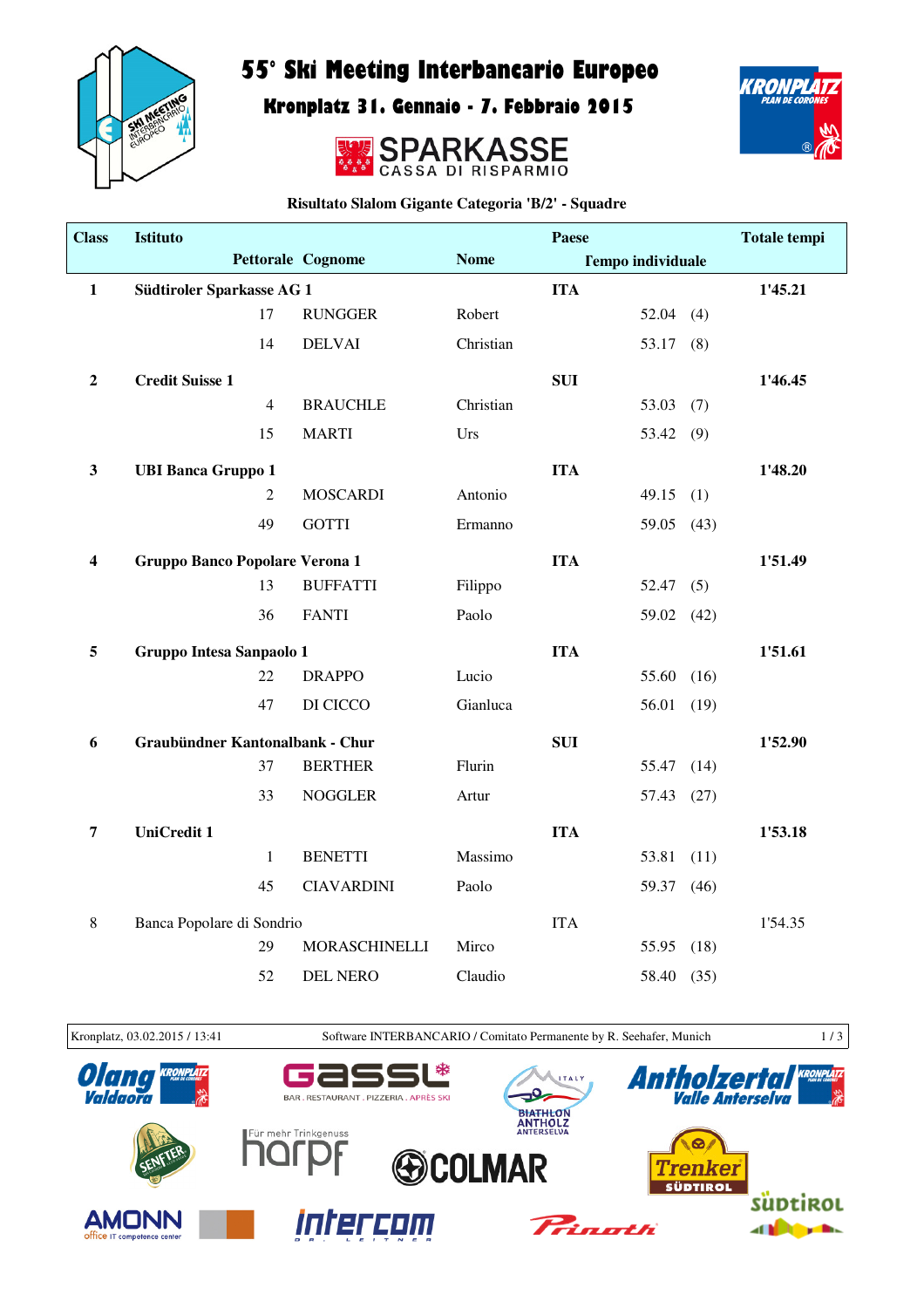| <b>Class</b> | Institut                               | Paese                    |              |             | <b>Totale tempi</b>      |      |         |
|--------------|----------------------------------------|--------------------------|--------------|-------------|--------------------------|------|---------|
|              |                                        | <b>Pettorale Cognome</b> | <b>Nome</b>  |             | <b>Tempo individuale</b> |      |         |
| 9            | Suedtiroler Volksbank - Banca Popolare |                          |              | <b>ITA</b>  |                          |      | 1'55.06 |
|              | 24                                     | <b>SPARER</b>            | Horst        |             | 56.16                    | (20) |         |
|              | 114                                    | <b>JOCHER</b>            | Hubert       |             | 58.90                    | (40) |         |
| 10           | <b>Bank Vontobel AG</b>                |                          |              | SUI         |                          |      | 1'55.10 |
|              | 21                                     | <b>GÜNGERICH</b>         | Reto         |             | 56.89                    | (24) |         |
|              | 99                                     | <b>DUDLE</b>             | Pascal       |             | 58.21                    | (31) |         |
| 11           | Raiffeisenkasse Bruneck                |                          |              | <b>ITA</b>  |                          |      | 1'55.14 |
|              | 23                                     | <b>SCHENK</b>            | Jochen       |             | 56.19                    | (21) |         |
|              | 53                                     | <b>THOMASER</b>          | Egon         |             | 58.95                    | (41) |         |
| 12           | Deutsche Bank Deutschland 1            |                          |              | <b>GER</b>  |                          |      | 1'57.29 |
|              | 67                                     | <b>KUZENKO</b>           | Nikolai      |             | 57.71                    | (28) |         |
|              | 88                                     | <b>EIBER</b>             | Christoph    |             | 59.58                    | (47) |         |
| 13           | DBS d.d. Ljubljana                     |                          |              | <b>SLO</b>  |                          |      | 1'57.70 |
|              | 30                                     | <b>KORBAR</b>            | Tomaz        |             | 57.13                    | (25) |         |
|              | 64                                     | <b>RAK</b>               | Matjaz       |             | 1'00.57                  | (52) |         |
| 14           | <b>DNB Bank ASA 1</b>                  |                          |              | <b>NOR</b>  |                          |      | 2'00.82 |
|              | 35                                     | <b>MARTHINSEN</b>        | Lars         |             | 58.31                    | (33) |         |
|              | 61                                     | <b>LARSEN</b>            | Terje        |             | 1'02.51                  | (64) |         |
| 15           | Credit Suisse 2                        |                          |              | SUI         |                          |      | 2'01.44 |
|              | 90                                     | <b>FRIIS</b>             | Mark         |             | 59.27                    | (45) |         |
|              | 110                                    | <b>ZACH</b>              | Urs          |             | 1'02.17                  | (63) |         |
| 16           | <b>BayernLB</b> Muenchen               |                          |              | ${\tt GER}$ |                          |      | 2'01.71 |
|              | 26                                     | <b>BACHMEIER</b>         | Thomas       |             | 1'00.26                  | (49) |         |
|              | 102                                    | <b>ALTHAUS</b>           | Heiko        |             | 1'01.45                  | (57) |         |
| 17           | Gruppo Banca Monte dei Paschi di Siena |                          |              | <b>ITA</b>  |                          |      | 2'01.91 |
|              | 91                                     | <b>CHIAROLANZA</b>       | Massimiliano |             | 1'00.46                  | (51) |         |
|              | 34                                     | DI GIULIO                | Saverio      |             | 1'01.45                  | (57) |         |
| 18           | Julius Baer - Zuerich                  |                          |              | ${\bf SUI}$ |                          |      | 2'01.95 |
|              | 60                                     | <b>CANZIANI</b>          | Roman        |             | 56.87                    | (23) |         |
|              | 105                                    | <b>MATTER</b>            | Peter        |             | 1'05.08                  | (83) |         |
| 19           | Landesbank Baden-Wuerttemberg          |                          |              | ${\tt GER}$ |                          |      | 2'02.40 |
|              | 31                                     | <b>METZGER</b>           | Ralf         |             | 56.76                    | (22) |         |
|              | 93                                     | <b>SATTLER</b>           | Harald       |             | 1'05.64                  | (84) |         |
| 20           | UBS AG - 1                             |                          |              | $\rm SUI$   |                          |      | 2'05.71 |
|              | 103                                    | <b>HEINI</b>             | Roland       |             | $1'00.82$ (54)           |      |         |
|              | 104                                    | <b>FAESSLER</b>          | Daniel       |             | $1'04.89$ (81)           |      |         |

|  |  |  | Risultato Slalom Gigante Categoria 'B/2' - Squadre |  |  |
|--|--|--|----------------------------------------------------|--|--|
|--|--|--|----------------------------------------------------|--|--|